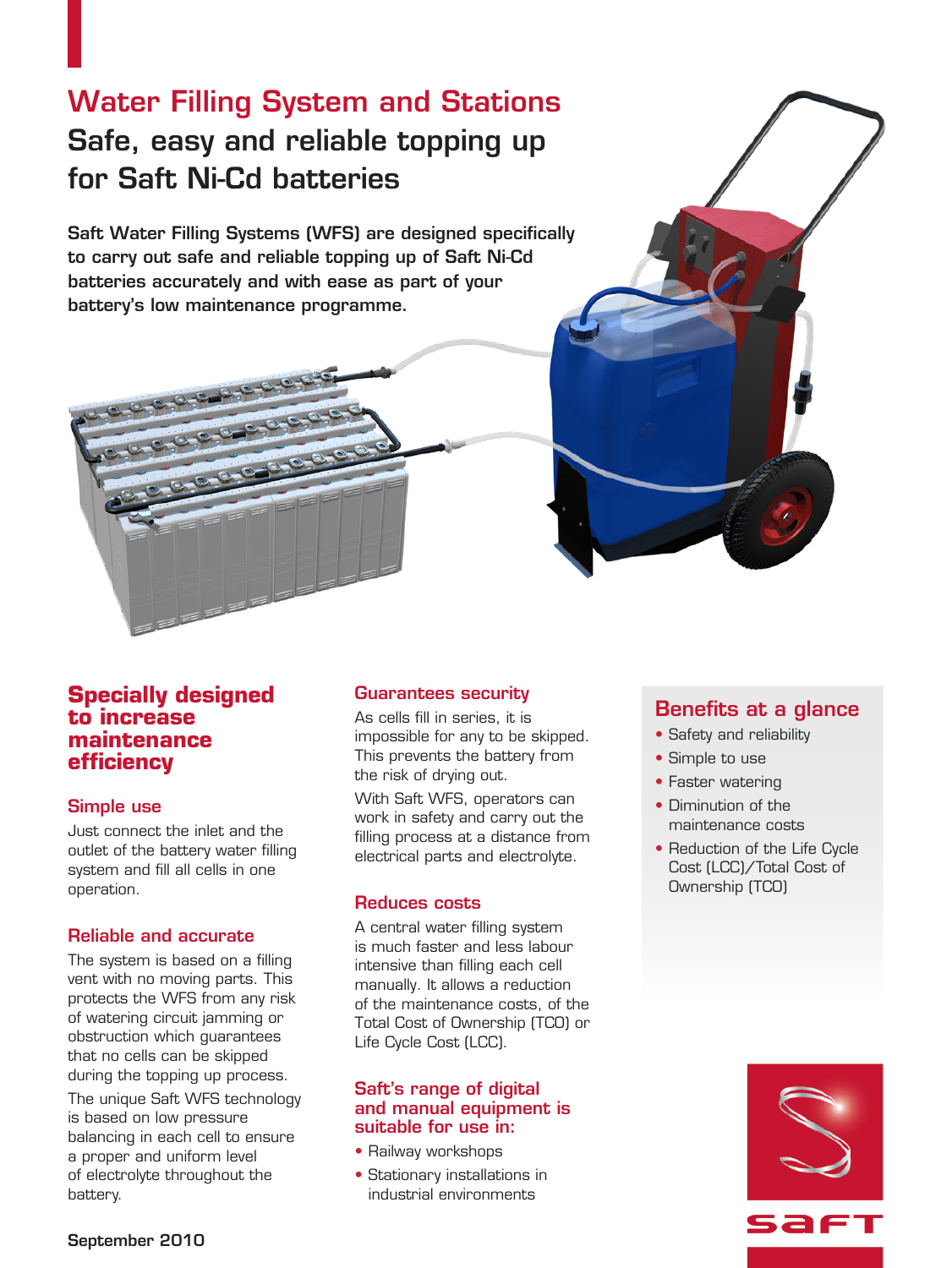# Saft's Water Filling System: a unique concept available for all product ranges

The Saft central water filling system operates on the principle of a single central watering point to top up all cells hydraulically connected in a battery (up to a maximum of 50 cells per WFS circuit).

# A complete topping up in one operation

Each cell is equipped with a water filling plug, of which the nozzle ensures the cell is filled to a precise pre-set level.

Water flows through the filling plug's plunging siphon into the cell, while gas is stored in the exhaust tube. When the specified level is reached, the electrolyte closes the gas exhaust tube and the resulting excess pressure stops the water flow into the cell. The water then flows through to the next cell, and so on, until all cells have been filled.



# **The Saft Water Filling System is available as an integrated, optional or compatible feature:**

# Integral to Saft MRX and NCX...

The Saft Water Filling System is integrated with the MRX design as a standard component. It is a significant factor in the overall advantage offered by MRX.

# ... a simple option for Saft sintered PBE ranges...

The WFS is optional as collateral equipment for use with other mobile rail batteries in the Saft range, including:

- • SRM
- SRX
- • STH
- • SPH

# ... compatible with pocket plate ranges

The system is adaptable to achieve the best performance and reduced maintenance in an extensive range of Saft battery types, including:

- • SUN ⊕
- SBLE/SBL/SBM/SBH
- SCM S/SCH S
- • KPL/KPM/KPH



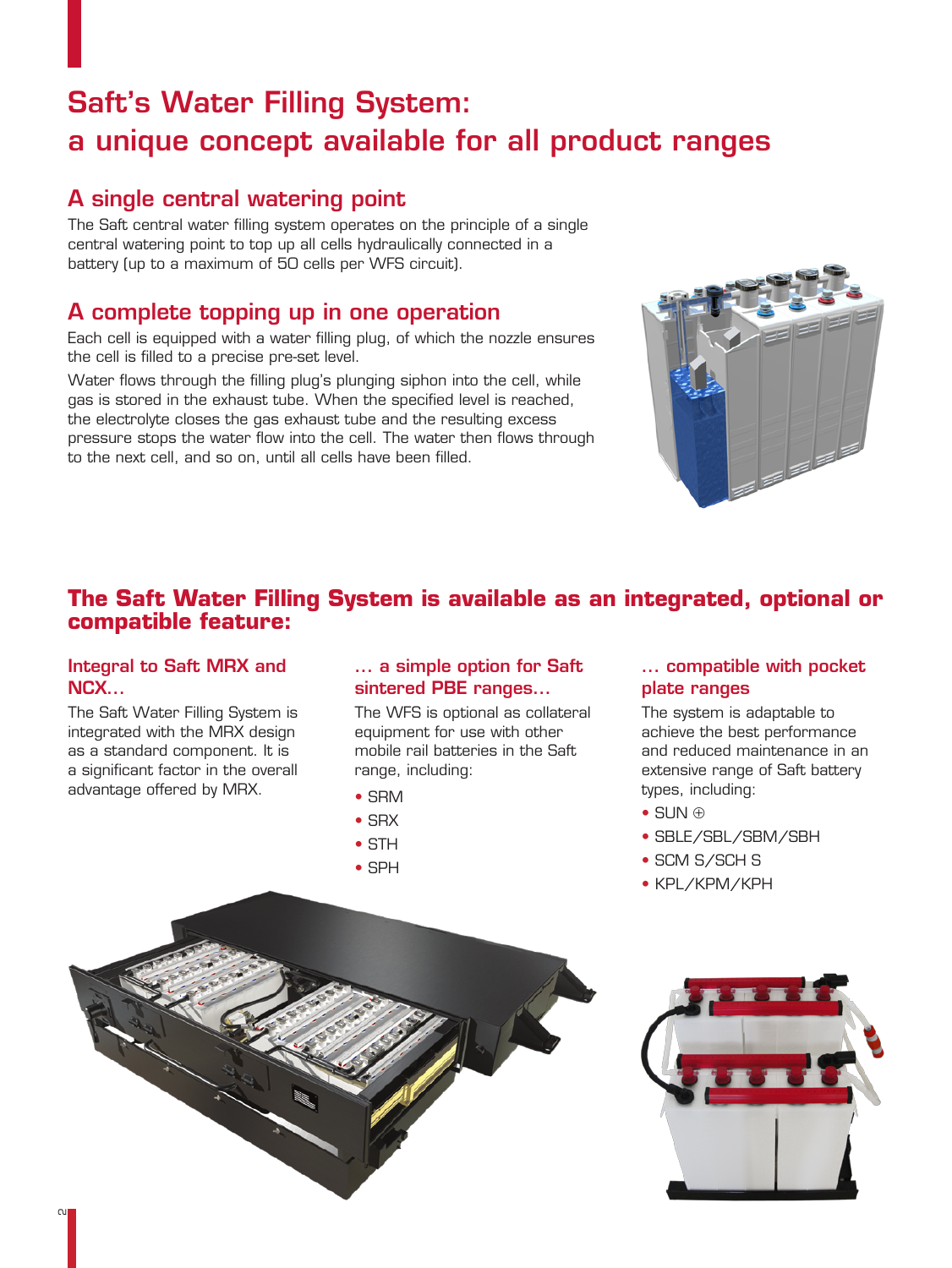# Saft offers 3 solutions of Water Filling Station:

# Basic Water Filling Kit

### Product highlights

- • Simple and affordable
- Totally manual, easy to stock, carry and manipulate
- Perfect for small battery fleets

### **Specifications**

Watering kit including: a 19 litres tank equipped with a quick connect, a tubing kit for 1-2 meters height (insert, coupling + vent tube, flow limitor, outlet tubing, 1 spill water tank and a mesh bag).

# Classic Water Filling Station

### Product highlights

- Robust and easy to handle
- Great manoeuvrability for industrial and railways environments
- Dedicated to medium to large batteries fleets

### **Specifications**

Trolley including: 60 litres tank, pump, battery, tubing, spill water tank Semi automated topping up cycle with a manual stop 5 hours autonomy (working time)

# Digital Water Filling System

### Product highlights

- Handling ability for industrial and railways environments
- Adapted to strict control conditions:
	- water consumption control
	- topping up intervals optimisation
- • Digital display provides accurate water usage data
- Operating topping up to under-train (from 1.5 m down) or on the roof (to 6 m high) batteries
- Dedicated to large batteries fleets

### **Specifications**

Trolley including: 60 litres tank, pump, battery, tubing, spill water tank Fully automated topping up cycle

Display showing volume of water used for topping up

5 hours autonomy (working time)